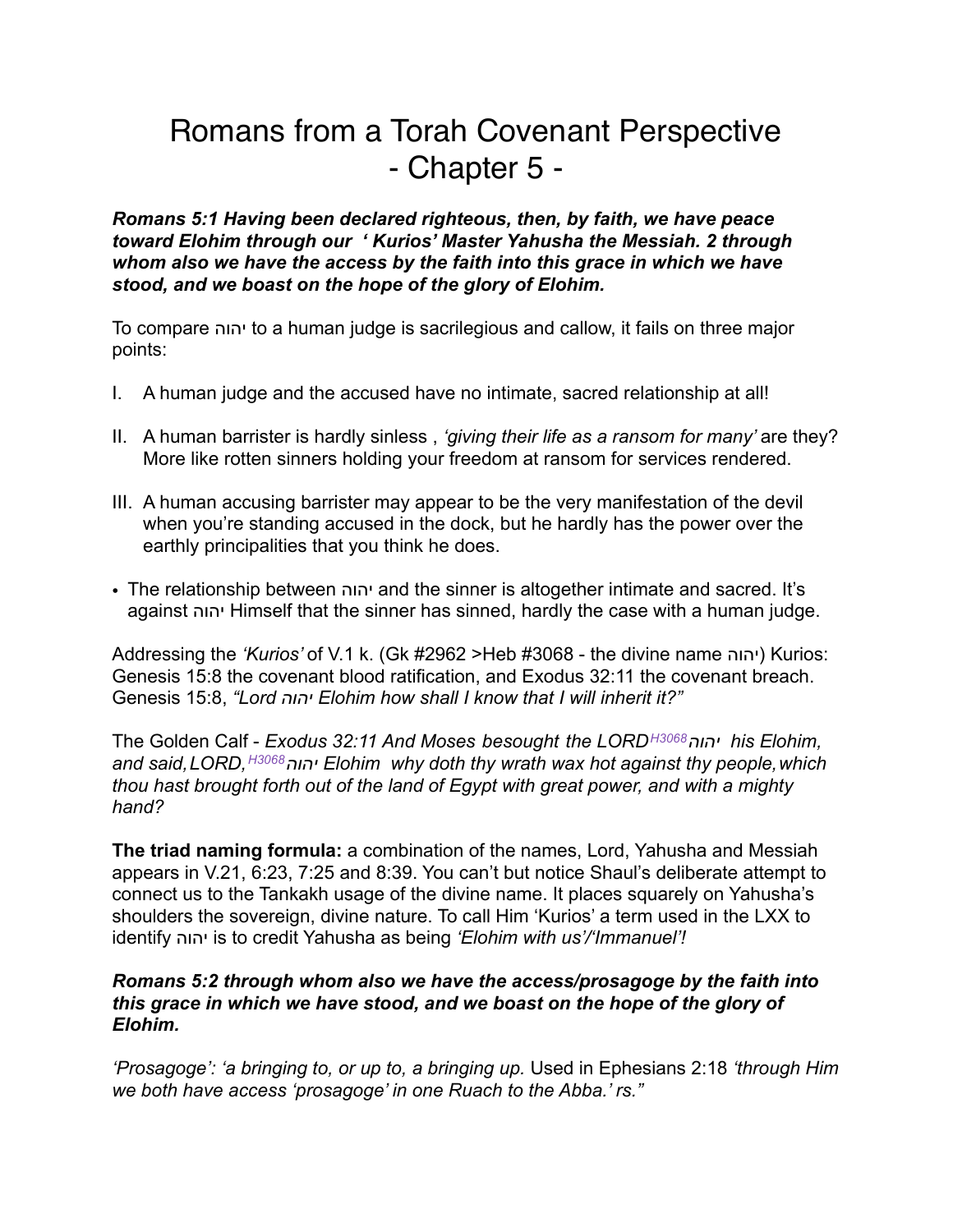Yahusha replaces the Levitical Tabernacle that was only introduced because of the Golden Calf. Even Rashi and the rabbis admit that the Tabernacle was a result of the Golden Calf. If Yahusah is the solution to sin, including the sin of the Golden Calf then He is the solution to the Levitical tabernacle too, which is the point made by Himself and the various writers of the Brit Chadasha.

*' Prosagoge' 'gained access'* comes from the verb *'prosago'* a term used in the LXX to describe Israel approaching יהוה in the Tabernacle!

Now Shaul clearly attributes that to Yahusha!

*Romans 5:3 and not only so , but we also boast in the tribulations, knowing that the tribulation doth work endurance; 4 and the endurance, experience; and the experience, hope.* 

*Romans 5:5 and the hope doth not make ashamed, because the love of Elohim hath been poured forth in our hearts through the Holy Spirit that hath been given to us.*

*Romans 5:6 For in our being still ailing, Messiah in due time did die for the impious; 7 for scarcely for a righteous man will any one die, for for the good man perhaps some one also doth dare to die;*

V.6 *'In due time," -* the correct moment in time when Messiah entered the scene, was anointed Melchizedik, sacrificed for human sin, and initiated the Melchizedik - New Covenant - the final stages of human history, which will lead to His return is the thrust of the Brit!

 Yahusha said, *"They that be whole need not a physician, but they that are sick." (Matthew 9:12)*

V.7 doing good for good vs good for evil.

*Matthew 9:13 "I have not come to call the righteous, but sinners to repentance."* 

- I. In human reason it makes no sense that Yahusha would die for righteous people, even though technically there are none (3:10).
- II. In human reason it makes no sense that Yahusha would die for sinners Elohim's enemies. In the ancient world it was heard of someone laying their life down for a friend, but for an enemy was unheard of! Even the Maccabean Jews would lay down their life for loyalty to the Torah but never for the ungodly. This isn't nepotism; this is self abandonment, a wanton bounteousness.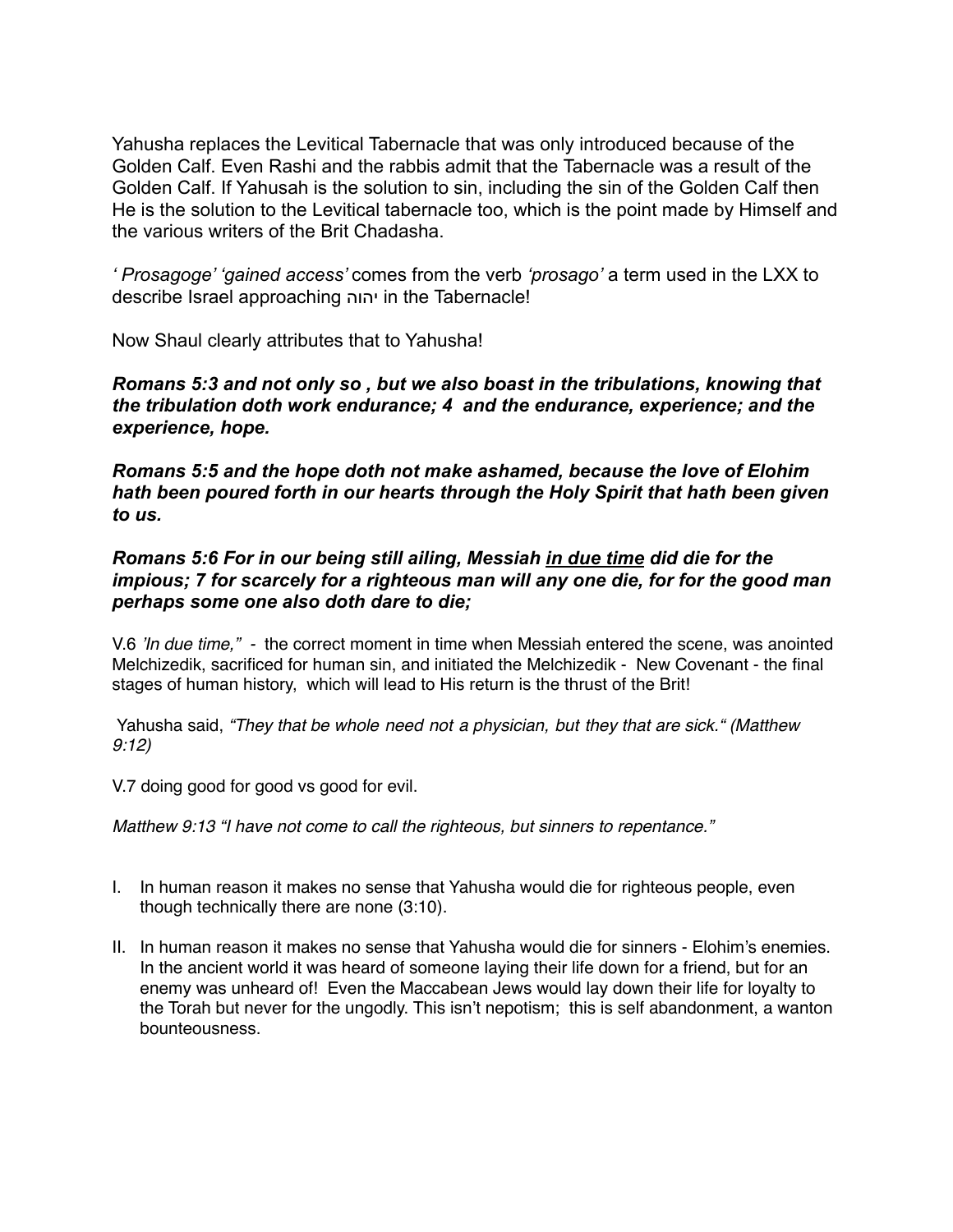#### *Romans 5:8 and Elohim doth commend His own love to us, that, in our being still sinners, Messiah did die for us; 9 much more, then, having been declared righteous now in his blood, we shall be saved through him from the wrath;*

Positional sanctification sets us up for a life of personal sanctification - divine responsibility to יהוהs code of conduct, contained in covenant commandments, unlike commandments contained in ordinances.

## *Romans 5:10 for if, being enemies, we have been reconciled to Elohim through the death of His Son, much more, having been reconciled, 'we shall be saved in his life'* or, *'we shall be saved through his living in us.'*

## *Romans 5:11 And not only so , but we are also boasting in Elohim, through our Master Yahusha Messiah through whom now we did receive the reconciliation; Death in Adam, Life in Messiah.*

Reconciliation is juxtaposed between the first Melchizedek, Adam, to the Final Melchizedek, Yahusha. We'll see this play out in v. 14, death reigned from the first Melchizedik - Adam; to the last Melchizedik in the Tanakh - Moses, The Final Melchizedek - Yahusha crosses the threshold building the one new man of Ephsians 2. though reconciliation by covenant through His blood.

# *Romans 5:12 because of this, even as through one man the sin did enter into the world, and through the sin the death; and thus to all men the death did pass through, for that all did sin.*

V12 & 13 speak to the introduction of sin into humanity and the place of law in regard to sin and the presentation as Yahusha as the second Adam, all rooted in the Gen. 3 narrative.

The sin nature, unlike the Dali Lama, I believe all men and women directly inherit a sin nature from Adam and Eve. Through Adam death spread to all people. Original sin.

Genesis 8:21 '*For the intent of man's heart is evil from his youth.'* 

Psalms 51:5 *'Behold, I was brought forth in iniquity, and in sin my mother conceived me.'* 

Psalms 58:3 *'The wicked are estranged from the womb, these who speak lies go astray from birth.'* 

2 Esdras 3:7 *'and you laid upon him one commandment of yours, but he transgressed it, and immediately you appointed death for him and for his descendants. From him there sprang nations and tribes, peoples and clans without number.'*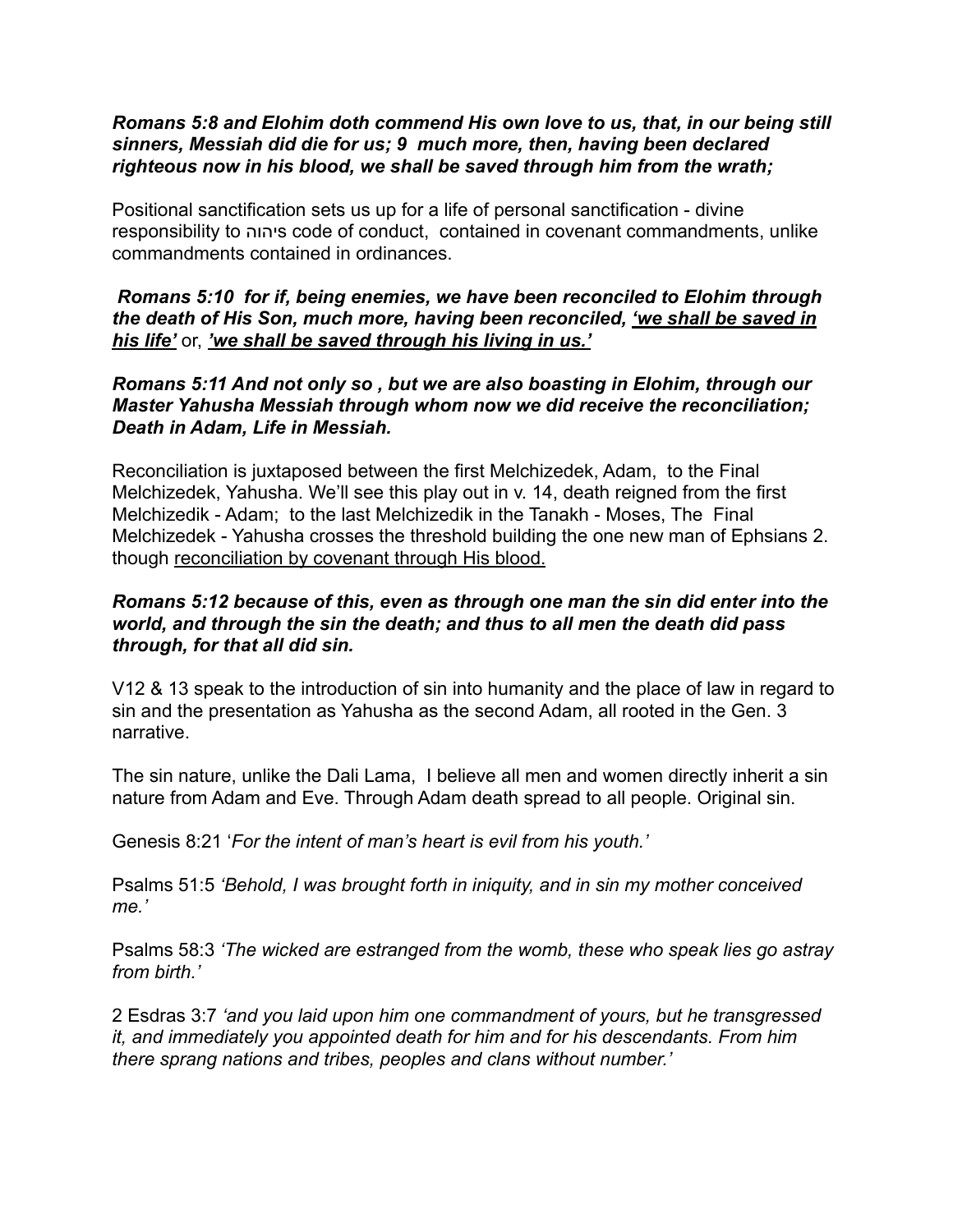As the whole of humanity existed first in Adam, now because of sin Adam is humanity in alienation from יהוה.

# *Romans 5:13 for till law sin was in the world: and sin is not reckoned when there is not law;*

What law? *The law of Moses???* 

*No!* Sin couldn't be charged against anyones account where there is no law. But we know Cain, the flood of Noah, Sodom and Gemmorah, and the sins of Pharaoh were charged before Sinai, *some before Moses don't we?* 

 We've got to recognize that Abraham didn't know Moses yet he followed YHWH's Torah (Genesis 26:5). So Torah and *'the law of Moses'* are not synonymous just as BoL and BoC are not synonymous. The Torah the Abraham kept wasn't the law of Moses, was it?

Sin is never charged in the absence of Torah - the presence of YHWH's Torah within the lives of people before Moses, before Sinai had the wide scale function of exposing the sin of the human heart.

So where does this whole idea that the law of Moses is the five books of Torah come from? Rabbinical tradition inherited by the church.

*"The law of Moses"* is literally the second set of tablets. It's inception point is Exodus 24:12 and it extends into Joshua. It's called *'the law of Moses'* because Moses cut the stones, Moses talked to the people.

Moses didn't mediate this law concession. There was no exchange – Moses delivered this Formal Legal Oration to a group (they couldn't say NO!). *'The Law of Moses'* isn't some separate *'law'* from the BoL, but it isn't the first five books either!

This will change your biblical paradigm. Let the scripture inform us:

The phrase *'Law of Moses' comes* from 'the Book of the Law of Moses' appearing in the Bible 4 times with the torot of 1st mention Joshua 8:31.

The phrase *'The Law of Moses'* is found in John 7:23 & Acts15:5 and it's in reference to the land entrance sign of circumcision in Joshua 5:2.

**The point:** *'The law of Moses'* isn't it's own law or limited to just the book of Deuteronomy or to the first 5 books of the bible because the phrase it's attached to (*circumcision)* and appears in text outside of those parameters (Joshua 5:2).